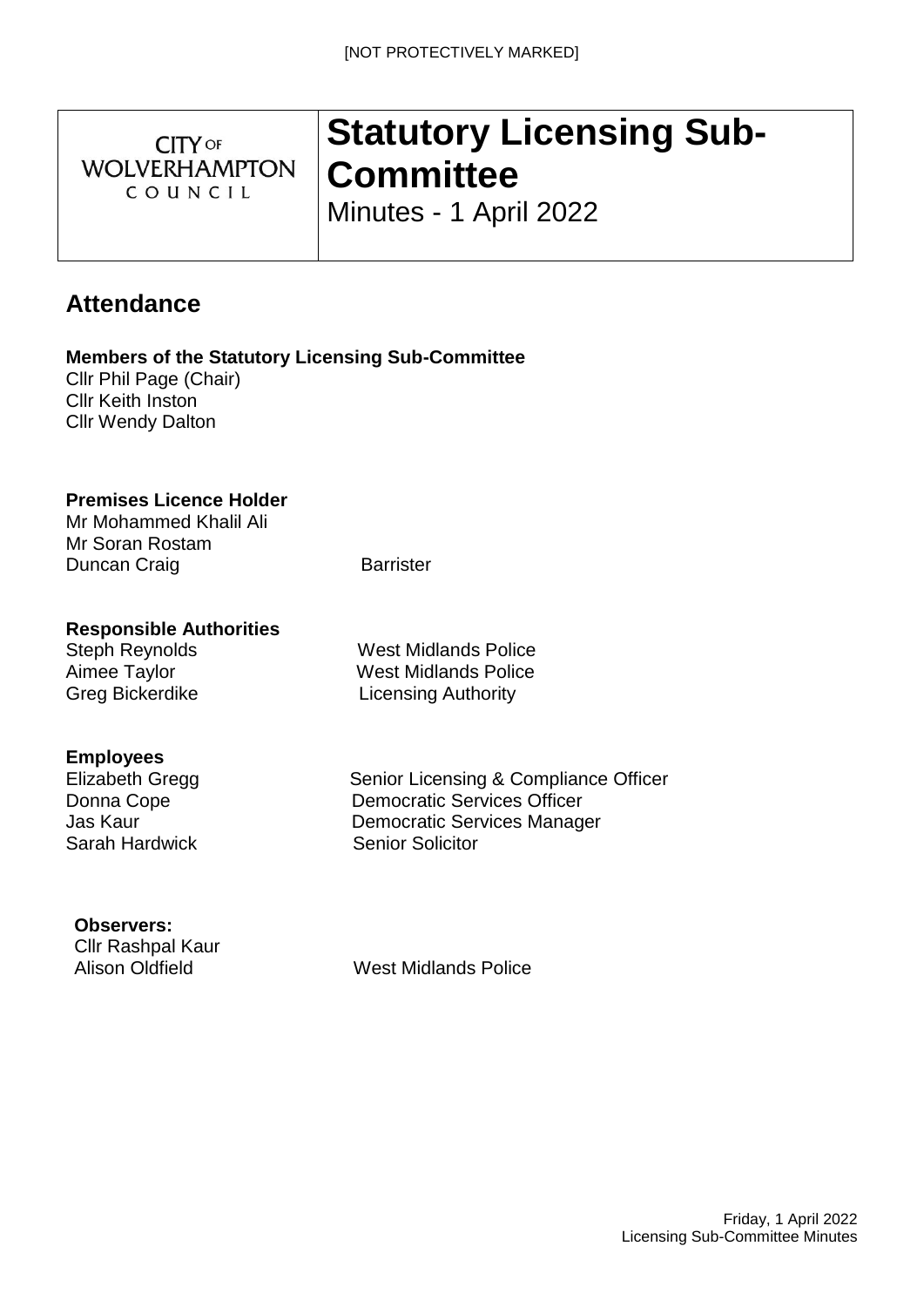*Item No. Title*

#### 1 **Apologies for absence**

There were no apologies for absence.

#### 2 **Declarations of interest**

There were no declarations of interest.

#### 3 **Licensing Act 2003 - Application for a Variation of a premises Licence in respect of The Pendulum, Blaydon Road, Wolverhampton, WV9 5NP**

An application for a variation of a Premises License in respect of The Pendulum, Blaydon Road, Wolverhampton, WV9 5NP was considered following representations made from the Licensing Authority, West Midlands Police and Other Persons.

The Chair welcomed all parties to the hearing and invited all those present to introduce themselves. All parties did so. He outlined the procedure to be followed and all parties confirmed that they understood the procedure.

Elizabeth Gregg, Senior Licensing and Compliance Officer, provided an outline of the application. Mr Duncan Craig, Barrister representing the Applicant, confirmed that the summary was accurate.

The Chair invited the Applicant to present the application. Mr Craig, Barrister representing the Applicant, did so as per Appendix 1 of the report. He discussed the events leading up to the revocation of the licence and stated the following:

- 1. A number of other premises whose licences were revoked as a result of a breach of Covid Regulations had posed significantly more risk to the public yet were now operating as before.
- 2. Enough time had now passed since the incident and his client should not be punished indefinitely.
- 3. His client accepted that he was in the wrong to allow patrons in the premises contrary to Covid regulations and he was sorry.
- 4. If the application was granted his client would be in attendance at the premises at night. He was aware of the nuisance as he had previously run the premises and would immediately address any nuisance issues.

The Chair afforded all parties present the opportunity to question Mr Craig and his client in relation to his submission. Mr Craig and his client responded to questions asked.

The Chair invited the Licensing Authority to make representations. Greg Bickerdike, Licensing Manager, did so as per Appendix 3 of the report.

The Chair afforded all parties present the opportunity to question the Licensing Authority in relation to its submission. Greg Bickerdike responded to questions asked.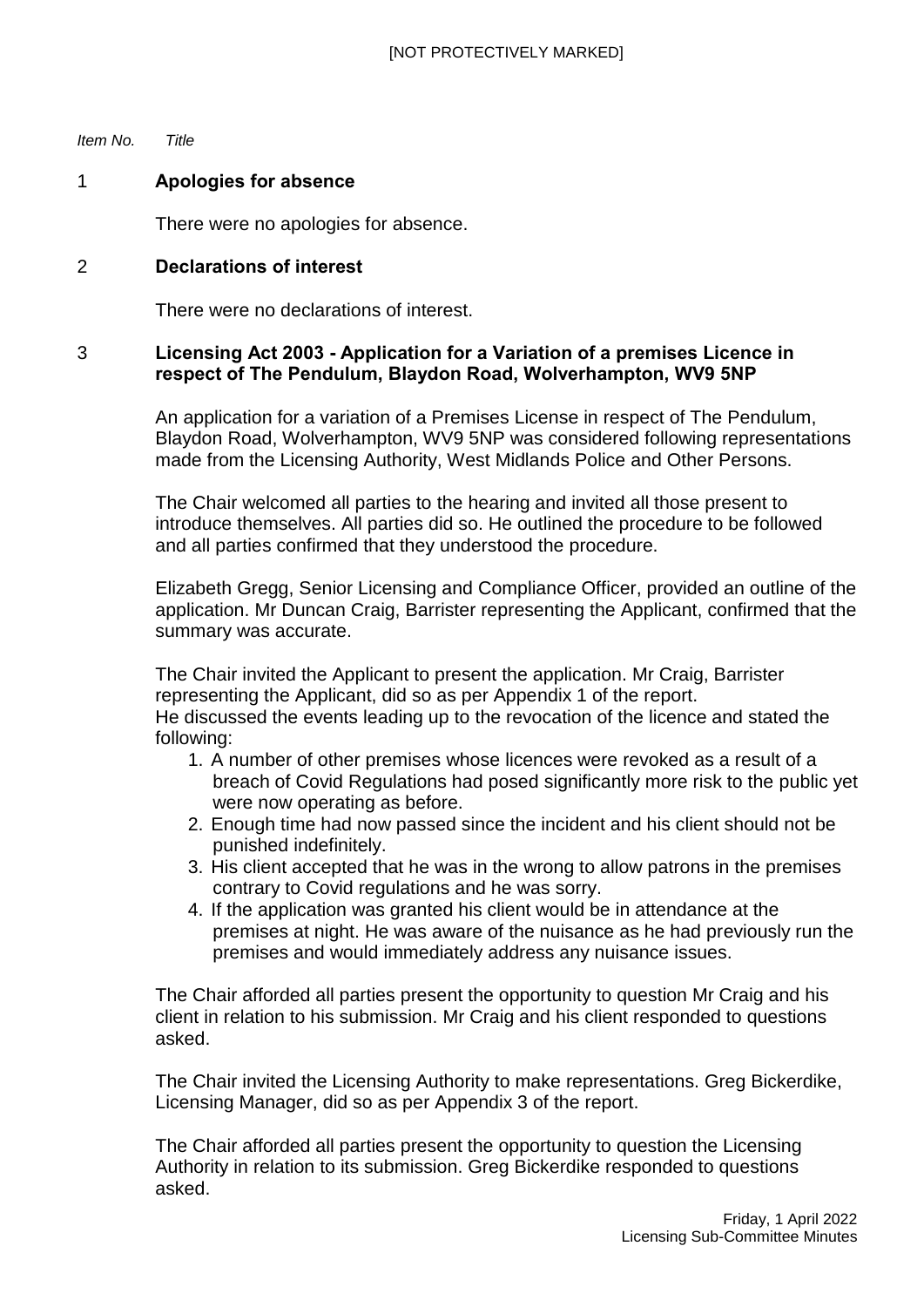The Chair invited West Midlands Police (WMP) to make representations. Aimee Taylor and Sergeant Steph Reynolds did so as per Appendix 4 of the report.

The Chair afforded all parties present the opportunity to question West Midlands Police in relation to its submission. Miss Taylor and Sergeant Reynolds responded to questions asked.

The Chair invited all parties present to make their final address.

West Midlands Police, the Licensing Authority and the Applicant's Barrister made a final statement.

Sarah Hardwick, Senior Solicitor, provided legal advice to the Sub-Committee and responded to questions asked.

Councillor Page, Councillor Dalton, Councillor Inston, the Senior Solicitor and Democratic Services Officer, withdrew from the meeting to enable the Sub-Committee to determine the matter.

The Sub-Committee adjourned at 11.15 hours.

The Hearing reconvened at 12.25 hours.

Councillor Page, Councillor Dalton, Councillor Inston, the Senior Solicitor and Democratic Services Officer re-joined the meeting.

The Chair advised all parties of the decision of the Sub-Committee, which was read out by the Senior Solicitor.

#### Resolved:

The Statutory Licensing Sub-Committee had taken note of all the written concerns raised in respect of the application for the variation of the premises license in respect of The Pendulum, Blaydon Road, Wolverhampton, WV9 5NP. It listened to the arguments of those who had spoken at the hearing, both for and against the application.

The Licensing Sub-Committee (LSC) heard from the applicant that:

- 1. The premises licence of the Pendulum was revoked following review for breach of Covid regulations in 2020. The matter was appealed to the Magistrates Court and terms were agreed to allow them to re-open. The premises were now applying to remove a condition added following appeal that reads "The previous premises licence holder, Mr Soran Rostam, will have no involvement with the operation nor management of the business."
- 2. In relation to proportionality, reference was made to other premises whose licences were revoked as a result of breach of Covid Regulations. It was argued that these premises posed significantly more risk to the public, yet they were continuing to operate as before.
- 3. Enough time had now passed since the incident. Mr Rostam should not be punished indefinitely.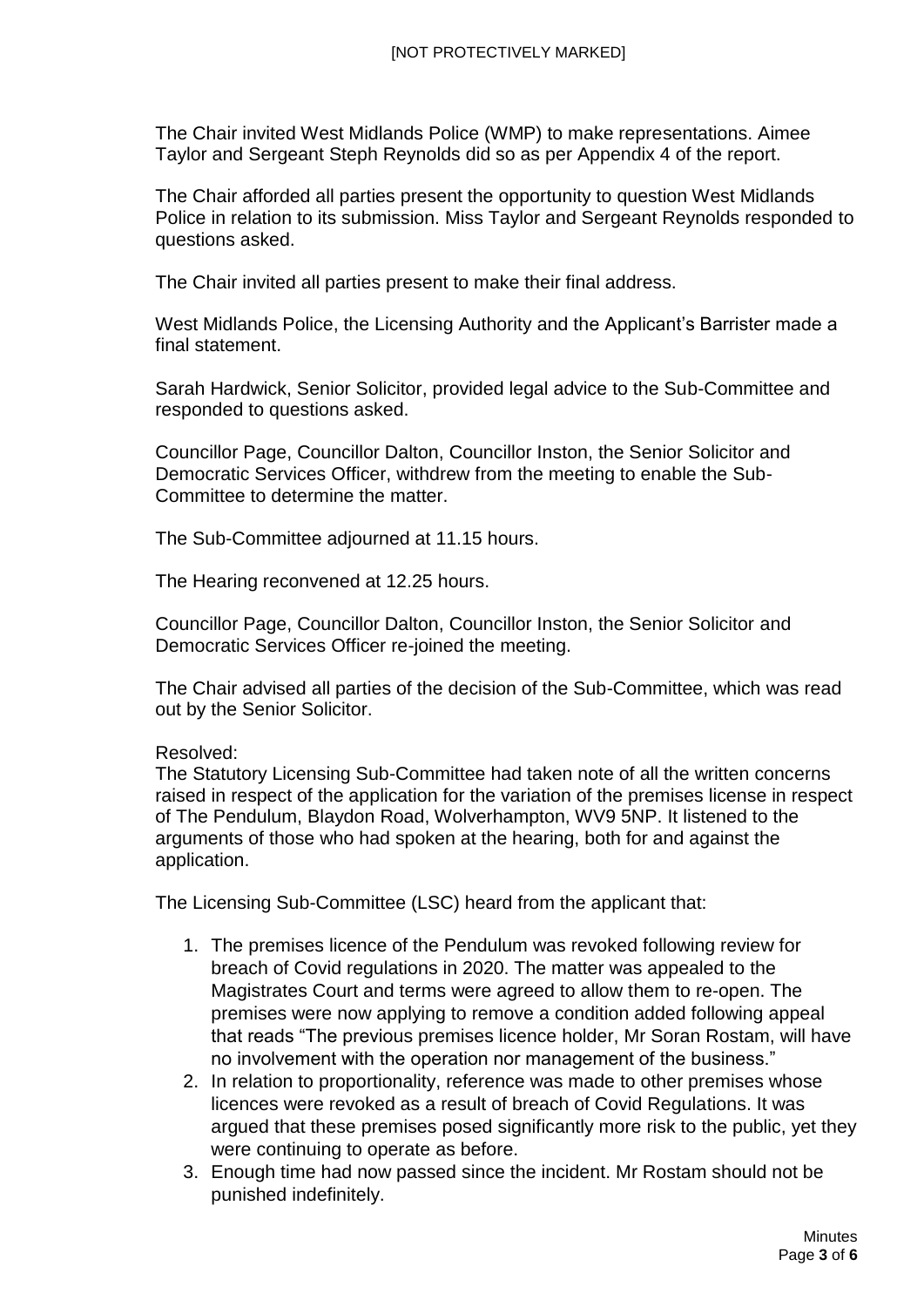- 4. Mr Rostam accepted he was in the wrong to allow patrons in the premises contrary to Covid regulations, but he was sorry and showed genuine remorse.
- 5. Representations had been received from a local councillor and residents in respect of nuisance at the premises. The Premises Licence Holder had confirmed he was not able to be at the premises in the evening and if the application was granted Mr Rostam would be in attendance at night. Mr Rostam was aware of the nuisance, he had previously run the premises, and accepted he would immediately need to address any nuisance issues.
- 6. Mr Rostam admitted his licensing knowledge could be improved and would be prepared to do further training

The Licensing Sub-Committee had not taken into account submissions relating to other premises, not the subject of this application. The decision today was made on evidence presented in relation to the Pendulum only.

The Licensing Sub-Committee heard from and considered written submissions made by the Licensing Authority as Responsible Authority that:

- 1. They made relevant representations in respect of this application under the Licensing Objective Prevention of Crime and Disorder.
- 2. On 20 May 2020 the Wolverhampton City Council Statutory Licensing Sub-Committee revoked the premises licence of The Pendulum following a failure to comply with the law and Regulations enacted as a result of the Coronavirus pandemic.
- 3. The Premises Licence Holder appealed this decision to the Wolverhampton Magistrates Court. Terms of settlement were agreed between the parties which would allow the premises to operate in furtherance of the Licensing Objectives, to include the condition that "the previous premises licence holder, Mr Soran Rostam, will have no involvement with the operation nor management of the business."
- 4. It was for members to decide whether the application should be granted and whether the condition should remain in place.

The Licensing Sub-Committee heard from and considered written submissions made by the West Midlands Police as Responsible Authority that:

- 1. They made relevant representations in respect of this application under the Licensing Objective Prevention of Crime and Disorder.
- 2. On 20 May 2020 the Wolverhampton City Council Statutory Licensing Sub-Committee revoked the premises licence of The Pendulum following a failure to comply with the law and Regulations enacted as a result of the Coronavirus pandemic. At that time the Premises Licence Holder, and therefore the person responsible for the management of the premises, was Mr Soran Rostam.
- 3. On appeal to the Wolverhampton Magistrates Court terms of settlement were agreed between the parties. West Midlands Police believed the condition stating that "the previous premises licence holder, Mr Soran Rostam, will have no involvement with the operation nor management of the business" should remain.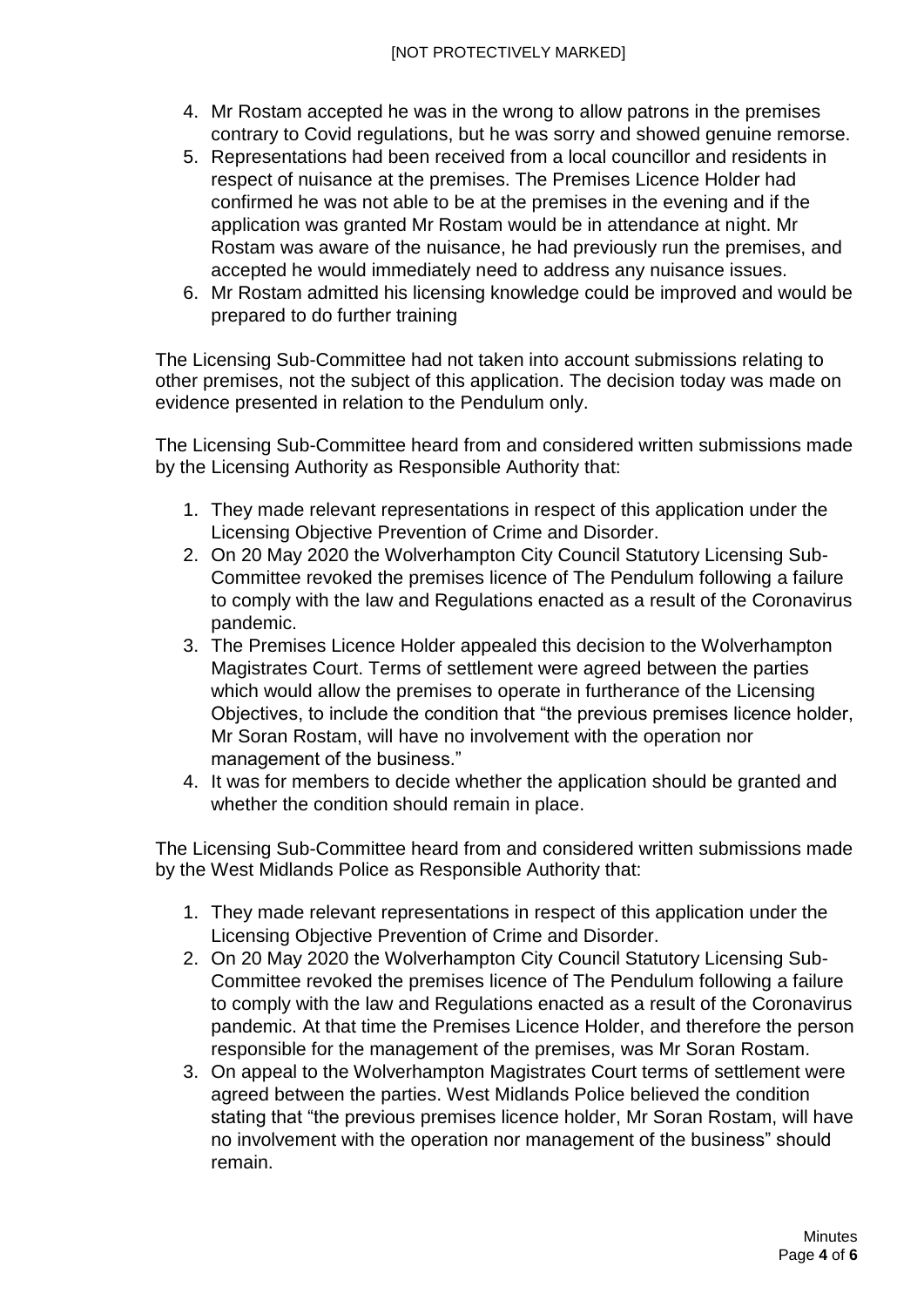- 4. Given the issues in 2020, they had no trust or confidence in Mr Rostam's ability to be involved in management of the premises.
- 5. Mr Rostam had volunteered to undertake further training, but the police argue he was aware and did understand his obligations in 2020 as at the time the country went into complete lockdown. At that time, Mr Rostam as Premises Licence Holder, was notified by relevant authorities of provisions under general law relating to closure of premises and how he was required to comply.
- 6. They appreciate the Premises Licence Holder may need assistance in the evening, but this does not have to be provided by Mr Rostam.
- 7. There was also concern from local residents.
- 8. West Midlands Police believed the condition was still relevant and therefore believed the application to vary should be refused.

Relevant representations had been received from a number of other persons by way of written submissions only. Those persons were not in attendance at the hearing but had confirmed that:

- 1. Cllr Roberts had confirmed that she had received complaints about the Pendulum from residents who had witnessed loud music played until 1am with persons arguing outside the premises on Friday and Saturday Nights. This was causing disruption to residents' sleep.
- 2. Residents local to the premises had confirmed that they do not want any change to any condition that will result in further nuisance or disturbance at the weekends.

The Licensing Sub-Committee had attached limited weight to representations made by way of written submission only as those making the representations were not in attendance at the hearing and therefore could not be questioned about submissions made.

The jurisdiction of the Licensing Sub-Committee here today was limited to considerations relating to licensable activities only.

It was noted that the applicant had offered to undertake further training however, the Licensing Sub-Committee believed that he should have had the relevant knowledge when issues occurred in 2020 yet he still failed to uphold provisions of the general law. Based upon this and other evidence presented and outlined above, the Licensing Sub-Committee are satisfied that to grant this application, would undermine further the Licensing Objectives.

Based upon the above and in accordance with Section 35 of the LA 2003 the Sub-Committee decided that the application to vary the premises licence should be refused.

It was considered that the above decision was in support of all the licensing objectives.

Written confirmation of the Sub-Committee's decision would be forwarded forthwith.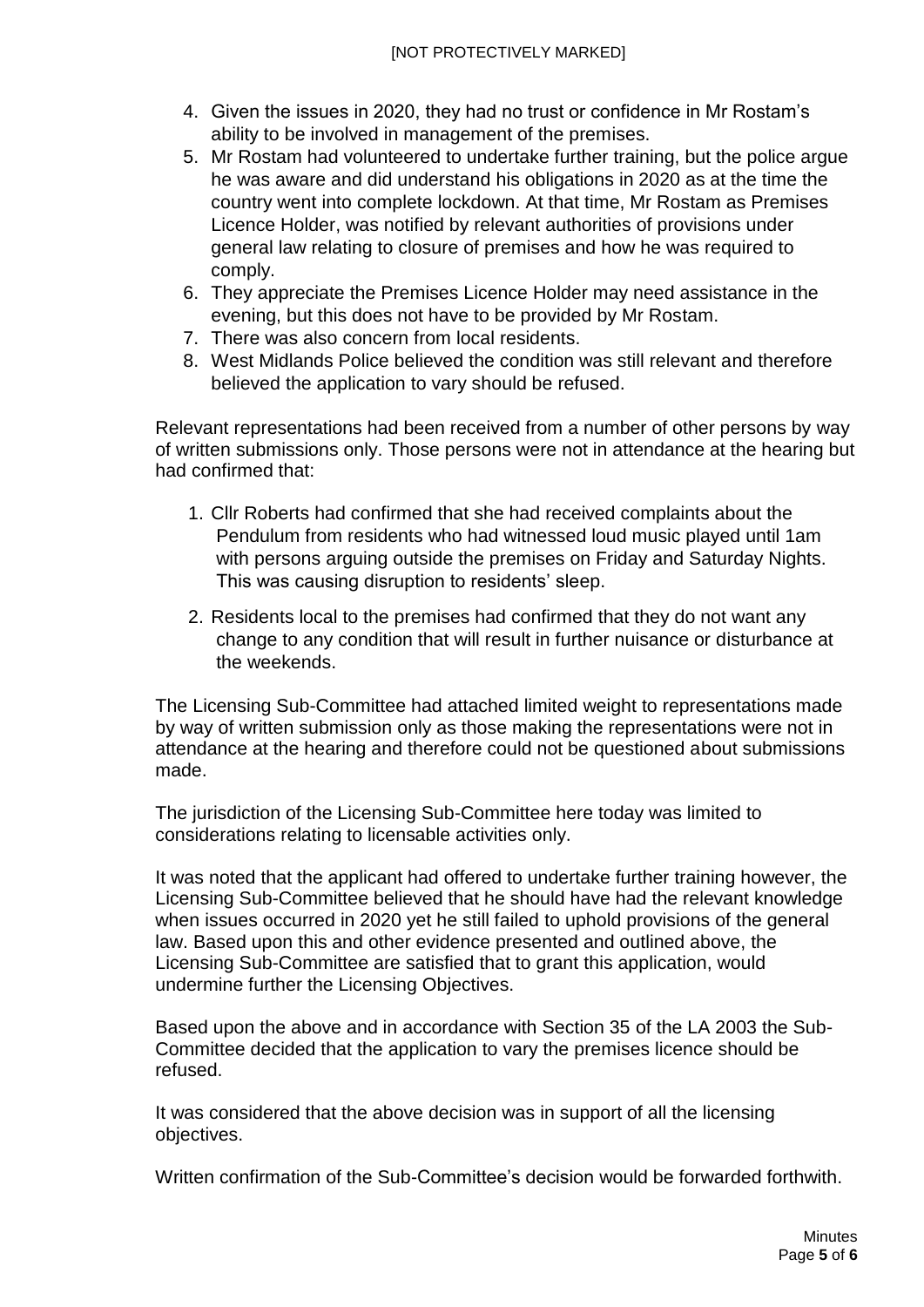All parties had a right of appeal to the Magistrates Court within 21 days of receipt of the decision.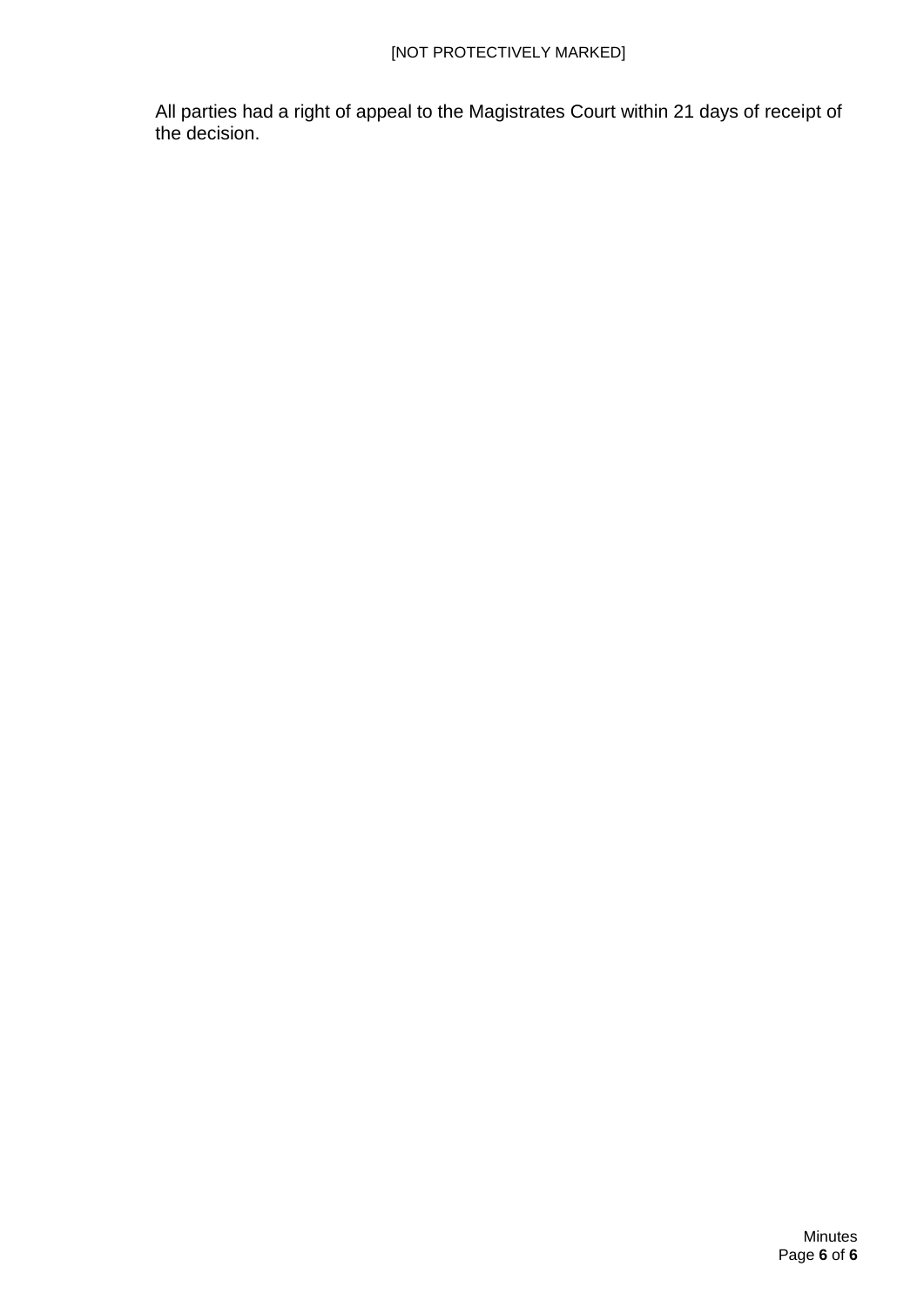Neutral Citation Number: [2016] EWHC 1265 (Admin)

CO/345/2016

#### **IN THE HIGH COURT OF JUSTICE QUEEN'S BENCH DIVISION THE ADMINISTRATIVE COURT**

Royal Courts of Justice Strand London WC2A 2LL

Thursday, 14 April 2016

**B e f o r e:**

#### **MR JUSTICE JAY**

#### **Between: EAST LINDSEY DISTRICT COUNCIL**

**Appellant**

v

# **ABU HANIF (TRADING AS ZARA'S RESTAURANT AND TAKEAWAY)**

**Respondent**

Computer-Aided Transcript of the Stenograph Notes of WordWave International Limited trading as DTI 165 Fleet Street London EC4A 2DY Tel No: 020 7404 1400 Fax No: 020 7404 1424 (Official Shorthand Writers to the Court)

**Mr P Kolvin QC & Mr D Dadds** (instructed by David Dadds LLP) appeared on behalf of the **Appellant**

The **Respondent** did not appear and was not represented

J U D G M E N T (Approved)

Crown copyright©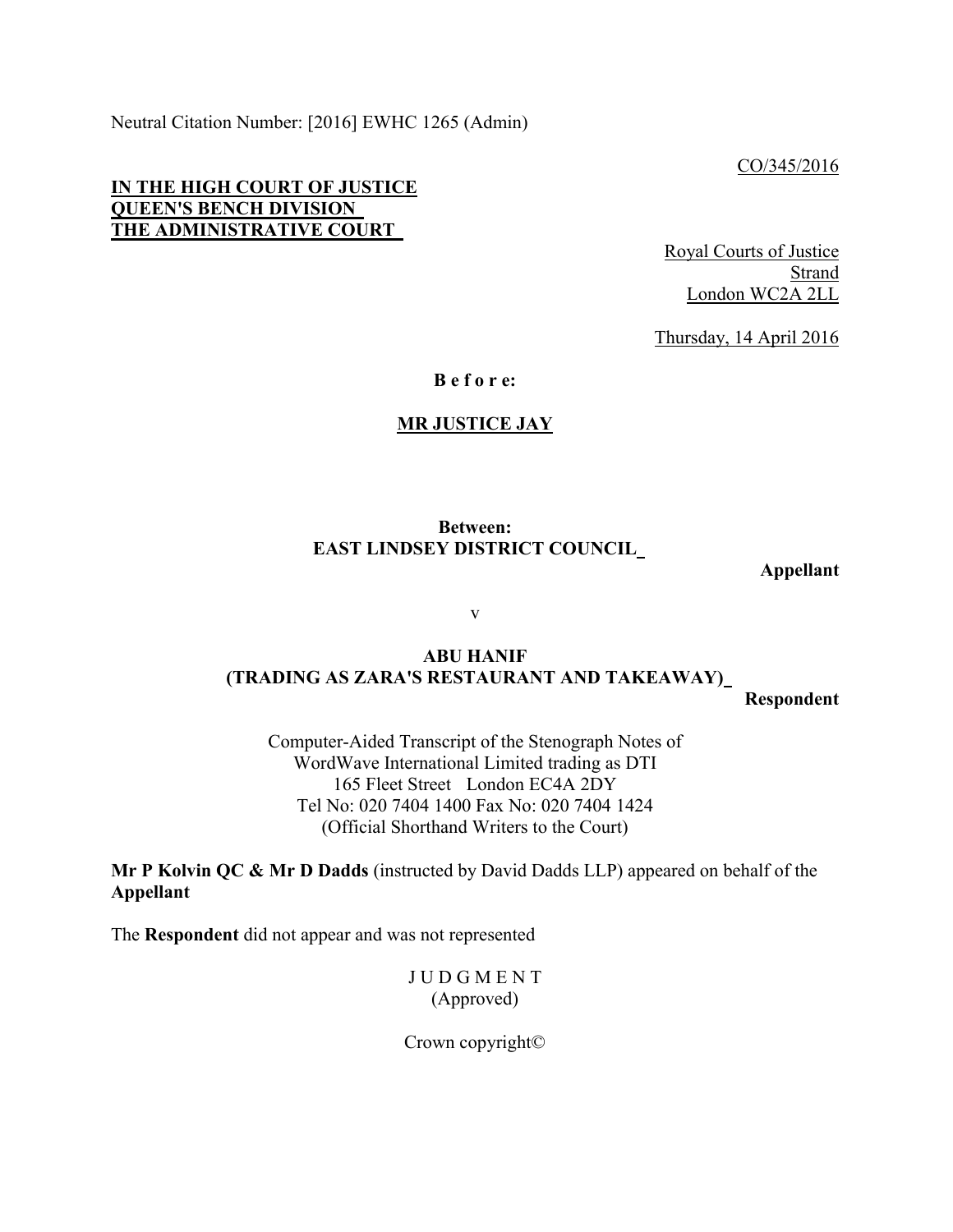- 1. MR JUSTICE JAY: This is an appeal by way of case stated from the decision of the Lincoln Magistrates' Court, District Judge Veits, given on 23 June 2015, whereby he allowed an appeal from the revocation of a premises licence by the licensing authority.
- 2. The appellant, the East Lindsey District Council, is the licensing authority. The Magistrates' Court in the usual way is not a party to these proceedings. The respondent, Mr Abu Hanif, trading as Zara's Restaurant and Takeaway, is the licence holder. He through a licensing consultant has submitted correspondence making various limited points, but indicating that he would not be taking any part in these proceedings.
- 3. The premises in question are Zara's Restaurant and Takeaway situated in North Summercoates on the Lincolnshire coast. They are licensed to sell alcohol ancillary to the supply of food. The restaurant is owned and managed by the licensee, Mr Hanif. On 29 April 2014, the premises were the subject of a joint visit by the police and immigration officers, and it was discovered that Mr Miah was working in the kitchen as a chef. It was common ground that Mr Miah had no current entitlement to remain in the UK, let alone to work. I was told that he arrived here illegally some years ago. Furthermore, it was also accepted by the respondent that he (i) employed Mr Miah without paperwork showing a right to work in the United Kingdom; (ii) paid Mr Miah cash in hand; (iii) paid Mr Miah less than the minimum wage; (iv) did not keep or maintain PAYE records; (v) purported to deduct tax from Mr Miah's salary; and (vi) did not account to HMRC for the tax deducted.
- 4. The police then applied for a review of the respondent's licence under section 51 of the Licensing Act 2003 and the matter came before the appellant's subcommittee on 30 June 2014. The subcommittee decided to revoke the respondent's licence. Its reasons were as follows:
- 5. "The subcommittee were satisfied that Mr Hanif did not take the appropriate checks of staff members having knowledge that there were problems previously at the other premises with overstayers, and that he continued to allow staff to work at Zara's restaurant without making appropriate checks.
- 6. The subcommittee were satisfied that Mr Hanif had not undertaken the relevant checks to ensure the employee concerned was eligible to work in the United Kingdom. Instead of not allowing employees to work if they had not provided the correct documentation he allowed them to work and paid cash in hand. With all this in mind the subcommittee were satisfied that Mr Hanif had knowingly employed person/s unlawfully in the United Kingdom.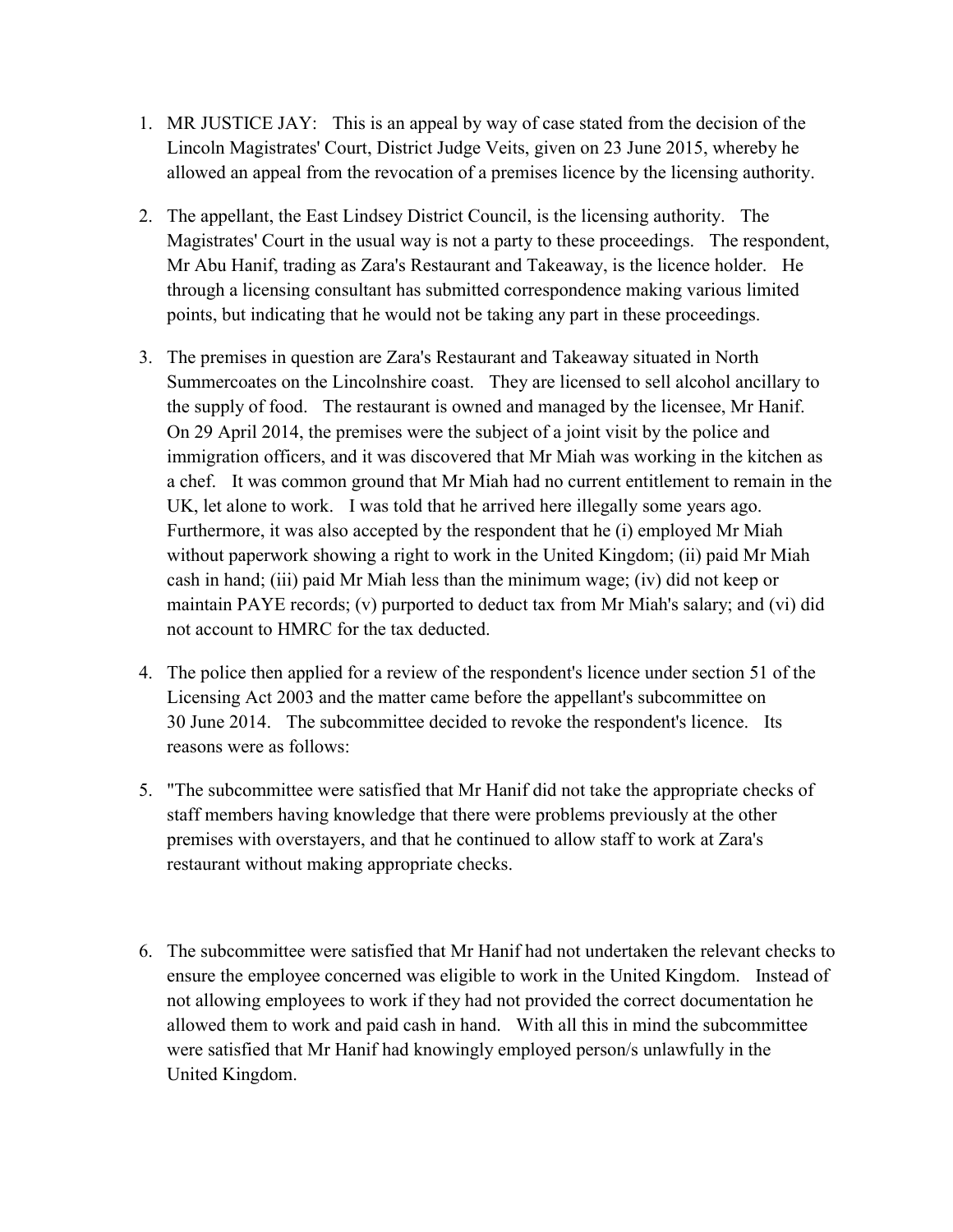- 7. The subcommittee considered the evidence by Mr Kheng on behalf of Mr Hanif and the Home Office section 182 Guidance to Licensing Authorities. The subcommittee were of the view that the premises licence should be revoked and that revocation was an appropriate step with a view to promoting the crime prevention licensing objective."
- 8. The respondent then appealed to the Magistrates' Court. There was a hearing on 27 March 2015, and on 23 June the district judge decided to allow the respondent's appeal. On 1 September 2015, the district judge determined the issue of costs and on 7 January 2016 he stated the case. The appeal to the district judge was de novo, but he accepted that he could only allow the appeal if the subcommittee's decision was "wrong", the burden being on the appellant before him to establish that.
- 9. Looking now at the stated case, the district judge noted that the respondent had received a civil penalty for employing an illegal worker under section 15 of the Immigration, Asylum and Nationality Act 2006. An immigration officer gave evidence to the effect that although by virtue of section 21 a criminal offence was committed, such proceedings were rarely brought. The district judge also noted that the police and the Council's licensing officer were no longer saying that the respondent was a serial offender, but a redacted report which was placed before the subcommittee still gave the impression that he "was in a much worse position than he actually was". As for the failure to pay the minimum wage, the district judge said this:
	- A. "In his evidence before me Mr Hanif accepted that he had not paid the minimum wage and this in itself can be a criminal offence. I found that this was not the main basis of the subcommittee's decision however and again there was no evidence that he had been reported for that alleged offence. It would appear from their reasons that the subcommittee used the evidence of paying cash in hand as justification for the finding that he knowingly employed Mr Miah. The prosecuting authority however appear to have taken a different view in offering the civil penalty."
- 10. The district judge's core reasoning was that no crime had been committed. As he put it:
	- A. "It appeared to me that no crime had been committed as a result of the visit to the premises in April of last year. A civil penalty had been imposed rather than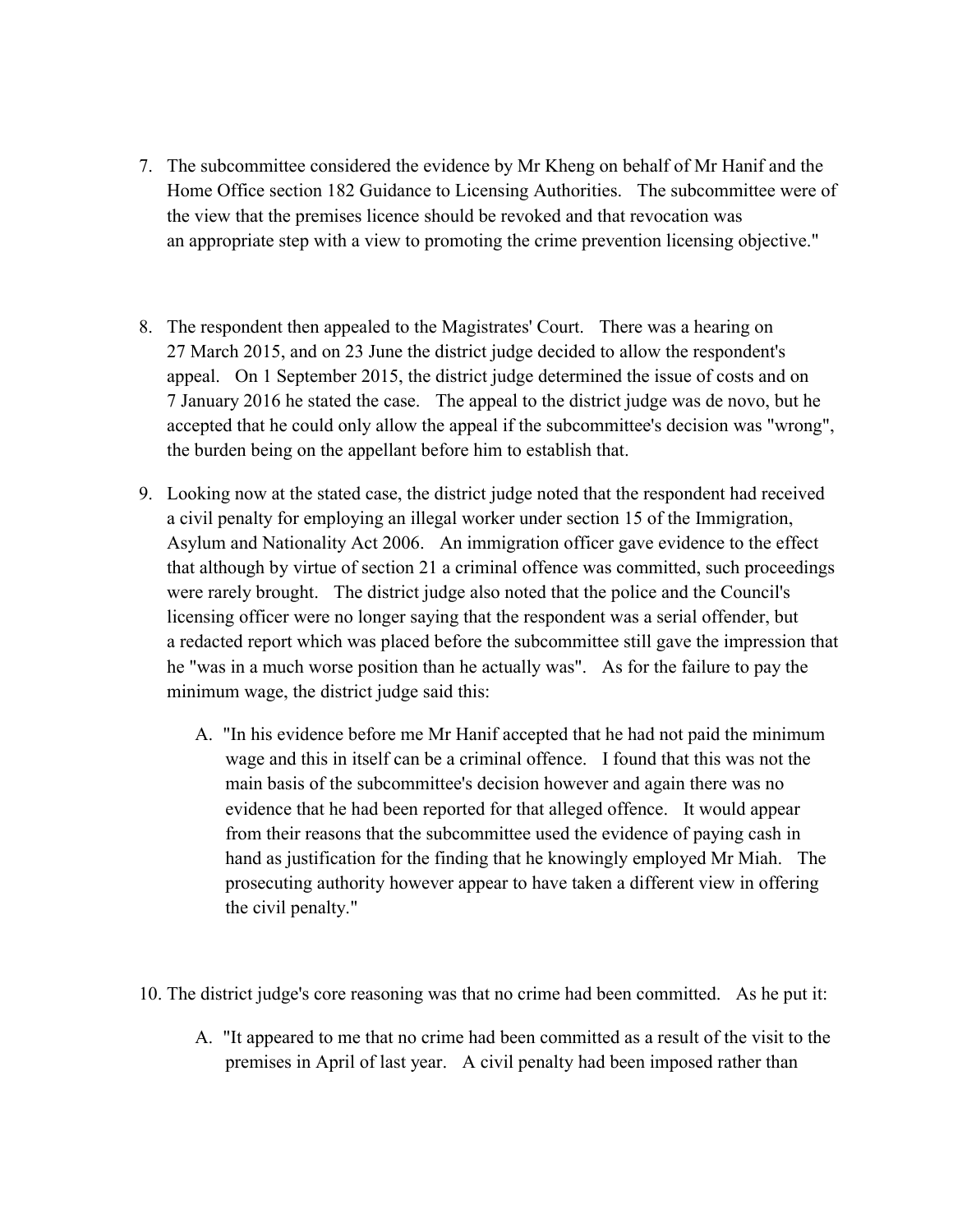prosecution for the section 21 offence and no other crime had been reported in relation to not paying the minimum wage."

- 11. In the district judge's view, the crime prevention objective was not engaged.
- 12. The district judge also criticised the subcommittee for adopting an inconsistent approach because in other similar cases only warnings were issued. Finally, he considered that the subcommittee may have been influenced by comments in the police report, leading them to believe that they were dealing with a serial offender.
- 13. At the conclusion of the stated case, the district judge posed two questions for my determination. I will address these at the end of my judgment.
- 14. I was taken by Mr Philip Kolvin QC to various provisions of the Licensing Act 2003 as amended. Under section 4(1)and(2) a licensing authority must carry out its licensing functions with a view to promoting the licensing objectives, which include "the prevention of crime and disorder". The provisions dealing with the review application brought by the police are contained in sections 51 and 52. Under section 52(3), the licensing authority (and on appeal the Magistrates' Court):
	- A. "... must, having regard to the application and any relevant representations, take such of the steps mentioned in subsection (4) (if any) as it considers appropriate for the promotion of the licensing objectives."
- 15. The epithet "appropriate" was introduced by amendment in 2011. Previously the test had been stricter. In my judgment, it imports by necessary implication the concepts of proportionality and relevance.
- 16. Mr Kolvin submitted that the district judge erred in a number of respects. First, he wrongly held that, given that criminal proceedings were never brought, the crime prevention objective (see section 4(2)) was not engaged. The statute is concerned with the prevention rather than the fact of crime. Secondly, and in any event, the interested party had committed criminal offences in relation to tax evasion, the employment of an illegal worker, and employing an individual at remuneration below the minimum wage. As for the employment of an illegal worker, Mr Kolvin accepted that this requires knowledge on the part of the employer, and he also accepted that it is not altogether clear whether the district judge found as a fact that the respondent possessed the requisite knowledge. However, the core question is the promotion of the licensing objectives, not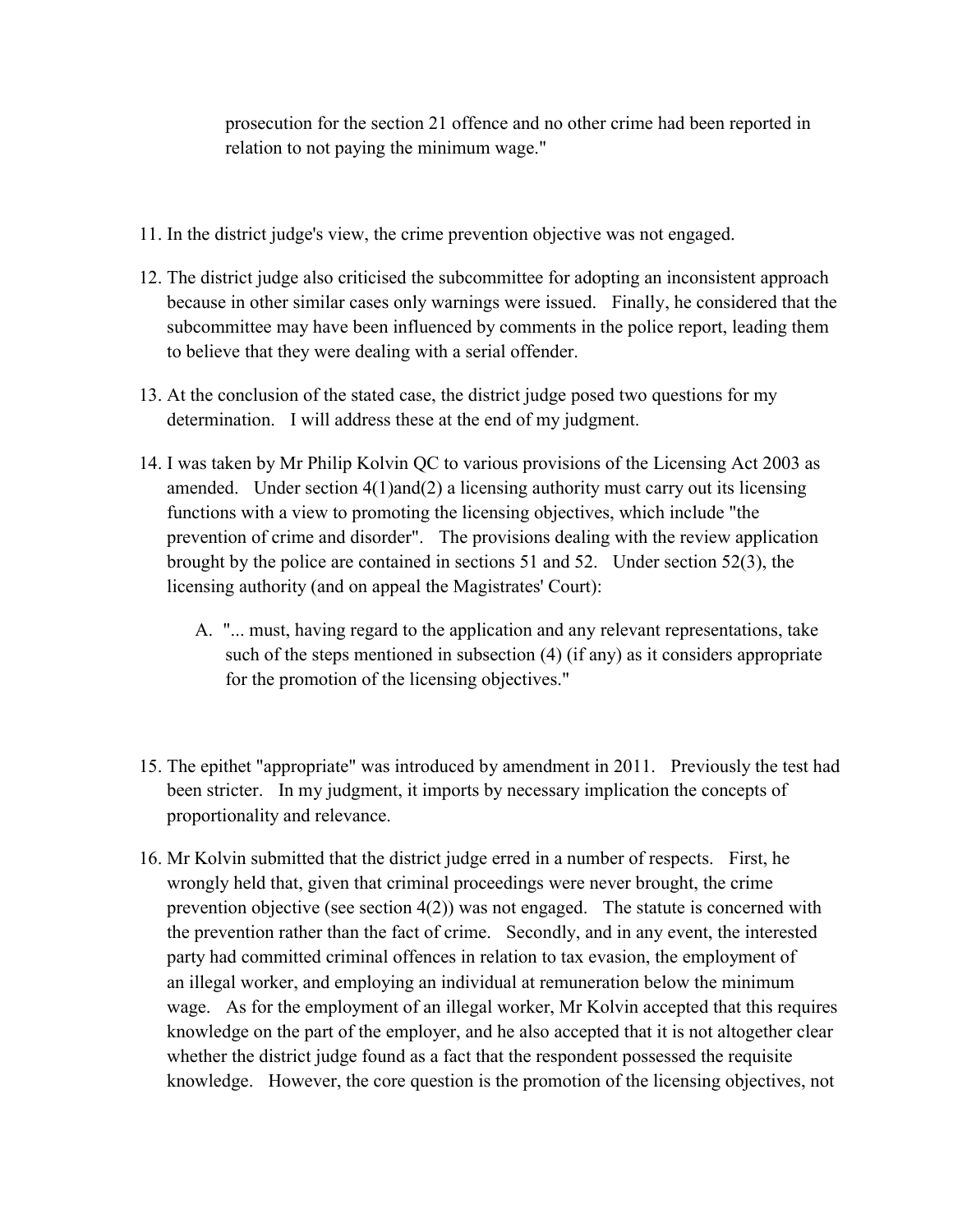the fact of anterior criminal activity, and in this regard a deterrence approach is appropriate.

- 17. Thirdly, Mr Kolvin submitted that there was no evidence of an inconsistent approach by the subcommittee in giving warnings in some cases because all cases turn on their own facts. Finally, Mr Kolvin submitted that there was no basis for the district judge's conclusion that the subcommittee may have been influenced by a suggestion that the respondent was a serial offender.
- 18. I accept Mr Kolvin's submissions. In my view the district judge clearly erred. The question was not whether the respondent had been found guilty of criminal offences before a relevant tribunal, but whether revocation of his licence was appropriate and proportionate in the light of the salient licensing objectives, namely the prevention of crime and disorder. This requires a much broader approach to the issue than the mere identification of criminal convictions. It is in part retrospective, in as much as antecedent facts will usually impact on the statutory question, but importantly the prevention of crime and disorder requires a prospective consideration of what is warranted in the public interest, having regard to the twin considerations of prevention and deterrence. The district judge's erroneous analysis of the law precluded any proper consideration of that issue. In any event, I agree with Mr Kolvin that criminal convictions are not required.
- 19. To the extent that the analysis must be retrospective, the issue is whether, in the opinion of the relevant court seized of the appeal, criminal offences have been committed. In the instant case they clearly had been: in relation to tax evasion (see the common law offence of cheating the Revenue and the offence of fraudulent evasion of tax contrary to section 106A of the Taxes and Management Act 1970); and the employment of Mr Miah at remuneration below the minimum wage (see section 31 of the National Minimum Wage Act 1998). Moreover, given the evidence that Mr Miah never provided the relevant paperwork, notwithstanding apparent requests, the obvious inference to be drawn is that the respondent well knew that he could not, and that no tax code and National Insurance number had been issued. The corollary inference in my judgment is that the respondent well knew that Mr Miah could not provide the relevant paperwork because he was here illegally.
- 20. I also accept Mr Kolvin's submission that each case must turn on its own facts. As a matter of law, unless it could be said that some sort of estoppel or related abuse of process arose in the light of warnings given in other cases, the alleged inconsistent approach led nowhere. In my judgment, it could not be so said.
- 21. Finally, I agree with Mr Kolvin that there is nothing in the point that the subcommittee could have been misled about the interested party being a serial offender. The point that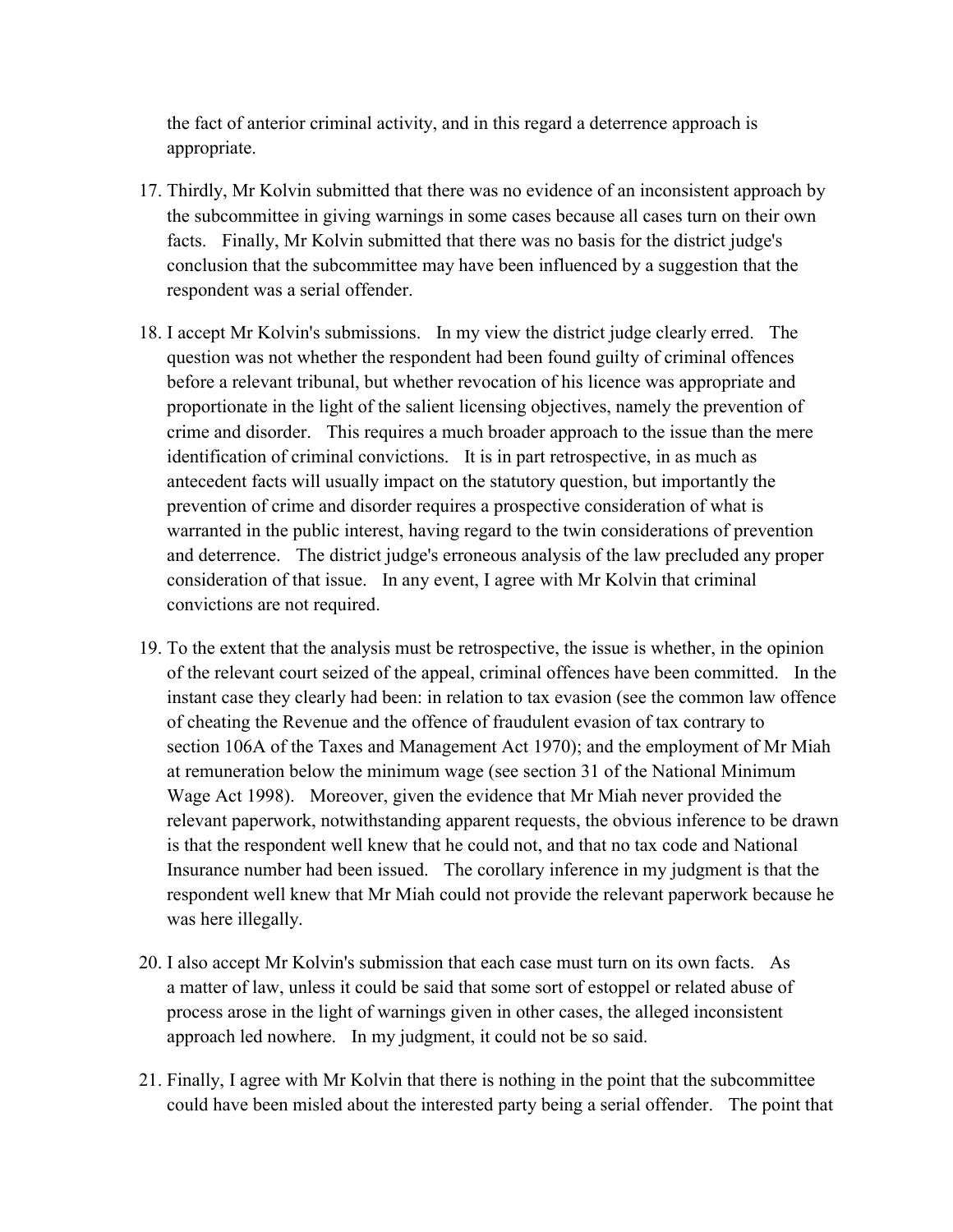the subcommittee was making was the fact that the respondent had worked at premises where illegal workers were also employed meant that he should have been vigilant to the issue.

- 22. Thus the answer to the district judge's two questions are as follows:
	- A. Q. "Was I correct to conclude that the crime prevention objective was not engaged as no crimes had been proceeded with, the appellant only receiving a civil penalty?"

B. No.

C. Q. "Was I correct in concluding that the respondent had been inconsistent in similar decisions in not revoking the licence [sic]?"

D. No.

- 23. Having identified errors of law in the district judge's decision, the next issue which arises is whether I should remit this case for determination in the light of my ruling or whether I have sufficient material to decide the issue for myself. I should only adopt the latter course if satisfied that the issue is so obvious that no useful purpose would be served by remission. I am so satisfied. Having regard in particular to the twin requirements of prevention and deterrence, there was in my judgment only one answer to this case. The respondent exploited a vulnerable individual from his community by acting in plain, albeit covert, breach of the criminal law. In my view his licence should be revoked. Another way of putting the matter is that the district judge had no proper basis for overturning the subcommittee's assessment of the merits.
- 24. It follows in my judgment that the only conclusion open to the district judge in the present case was to uphold the revocation of the respondent's licence. This appeal must be allowed and the respondent's licence must be revoked.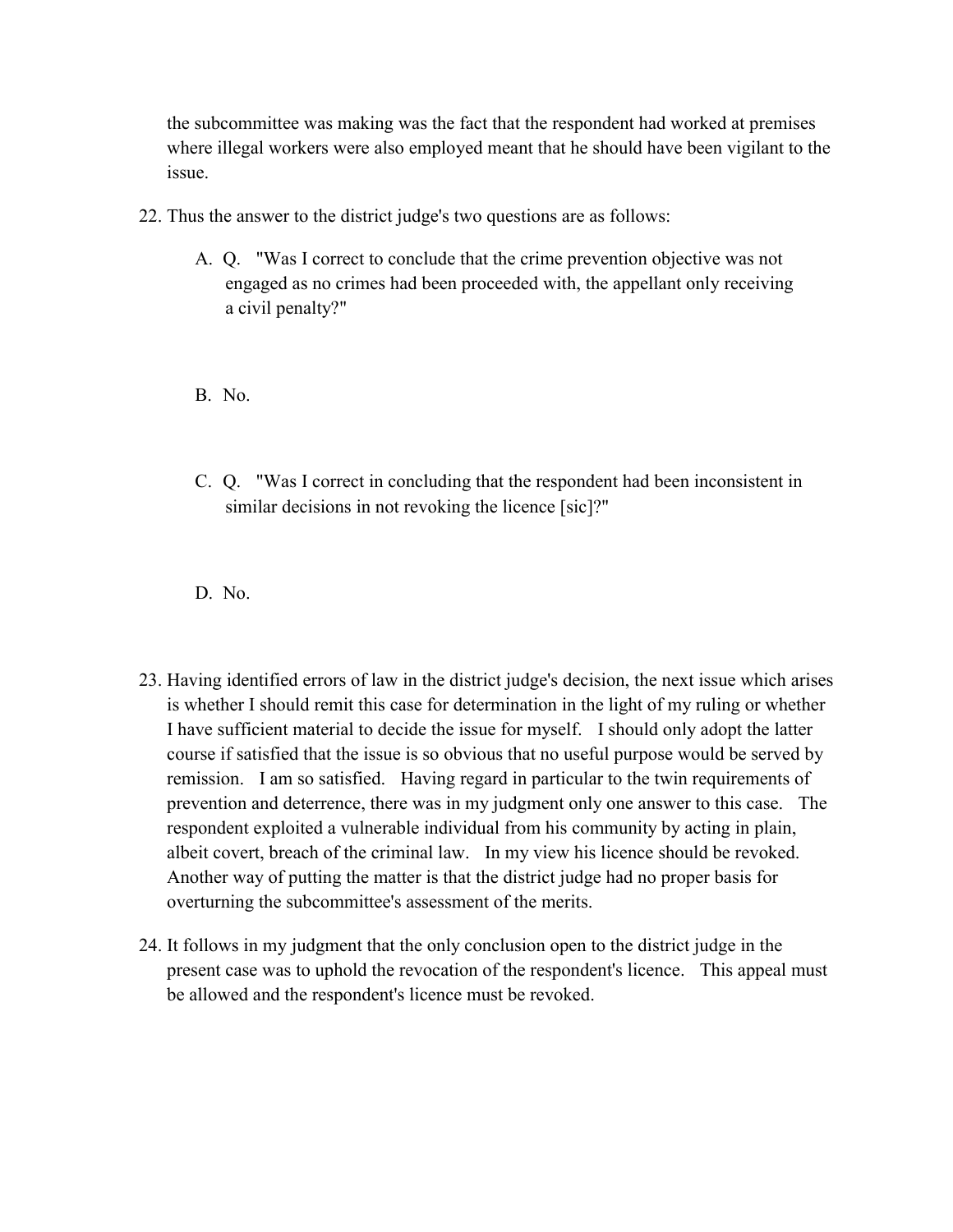- 25. MR KOLVIN: My Lord, I'm very grateful. Can I deal with the question of costs, both here and below.
- 26. MR JUSTICE JAY: Yes.
- 27. MR KOLVIN: Should I start with here.
- 28. MR JUSTICE JAY: Yes.
- 29. MR KOLVIN: My Lord, we would ask for the costs before this court. I just want to pray in aid four very brief points. The first is the result. The second is that the district judge's approach was expressly urged on him by the respondent's legal team. Thirdly, that the respondent was expressly urged to concede this appeal to stop costs running, he was given that opportunity at pages 42 and 43 of the bundle. Fourthly, perhaps a little bit tugging at the heart strings, but there's no reason why the Council Tax payers of East Lindsey should bear the cost of establishing what has been established in this court. So we would ask for the costs up here.
- 30. There is a schedule and the schedule has been served upon Mr Hanif by letter dated 16 March of 2016. I don't know whether the schedule has found its way to my Lord, if not I can hand up a copy.
- 31. MR JUSTICE JAY: It has.
- 32. MR KOLVIN: It has. My Lord, I can see that VAT has been added on. It doesn't need to be because of course the Council can retrieve the VAT, so my application is for £16,185. I know there's not a lot of explanation around my fee, but it was taken on a single fee for all work involved in relation to the case stated; advice, the skeleton argument and attendance today, so it's one single --
- 33. MR JUSTICE JAY: What about your junior's fees?
- 34. MR KOLVIN: My learned junior is also my instructing solicitor, he wears two hats.
- 35. MR JUSTICE JAY: I see.
- 36. MR KOLVIN: He has his own firm which is Dadds LLP, and he is also a member of the bar, so although he has appeared as my junior, his fee is wrapped up in the solicitors' fees set out in the schedule.
- 37. MR JUSTICE JAY: Okay. What about the costs below?
- 38. MR KOLVIN: My Lord, I'm just trying to ascertain what the position is.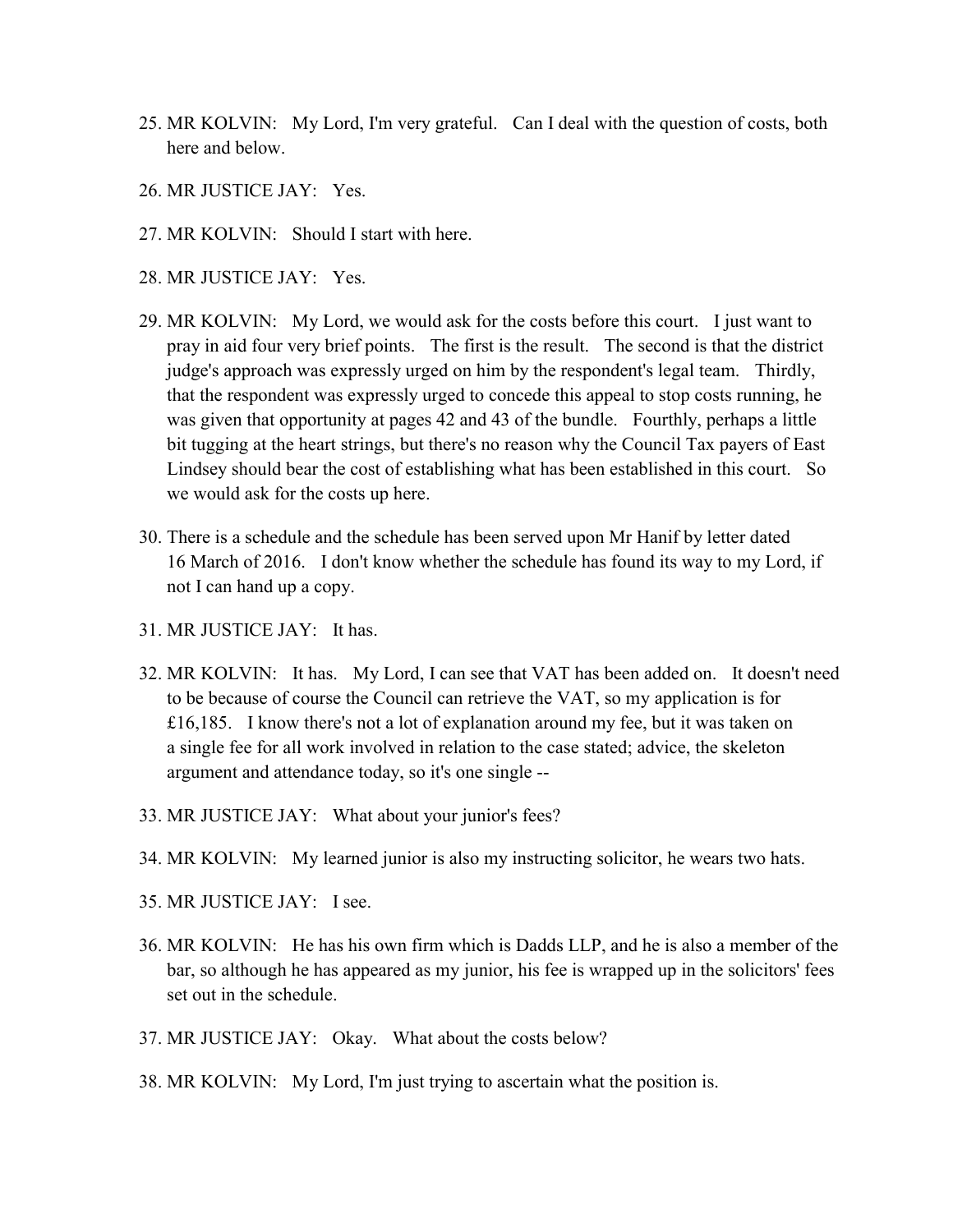- 39. MR JUSTICE JAY: I thought there was no order for costs below.
- 40. MR KOLVIN: There was no order for costs below, that was on the basis that the appeal had been allowed. The situation in relation to costs of licensing appeals are set out in section 181 of the Act, which enables the court to make such order as it thinks fit. Normally when appeals are dismissed there is no real question about it, costs follow the event. When appeals are allowed, some further considerations come into play, which are expressed by the Master of the Rolls in a case which you may have come across called City of Bradford v Booth, which is the case where the Master of the Rolls said that local authorities shouldn't be put off from trying to make honest and reasonable decisions in the public interest. And so one has to take account additionally of the means of the parties and their conduct in relation to the dispute, but in this case of course the appeal has now been dismissed, and so we would say that the ordinary rule is that the costs should follow the event, the appeal having failed. I'm just trying to ascertain whether schedules were ever served below, in the light of the way the case came out. **(Pause)**
- 41. My Lord, I'm really sorry that we don't actually have the schedule here, apparently it was £15,000. If you were minded to order costs below the options are either I suppose to wait and we will have the thing emailed up, or to say, "Look, it was below, it's a little bit more complex, they should be assessed if not agreed."
- 42. MR JUSTICE JAY: This is going to wipe him out, isn't it?
- 43. MR KOLVIN: Well he has already said, I have to say, I'm just telling you frankly what I've been told this morning, that when the bundles and the schedules were served on him, he had clearly read them, but he said, "If you win in the High Court and get costs against me, then I'm just going to declare myself bankrupt." So there may well be a bit of football(?) about this, but nonetheless it was his appeal, his team raised a point which in retrospect was very surprising, and caused an awful lot of costs to be incurred.
- 44. MR JUSTICE JAY: Yes. Well I am going to assess the costs here in the round figure of £15,000.
- 45. MR KOLVIN: Thank you.
- 46. MR JUSTICE JAY: If there was a schedule, which you tell me there was, below, it is proportionate that I assess those costs rather than put you to the trouble of a detailed assessment, so if you could have that emailed to my clerk in due course, I will assess the costs below.
- 47. MR KOLVIN: Thank you, my Lord.
- 48. MR JUSTICE JAY: On the basis of that schedule.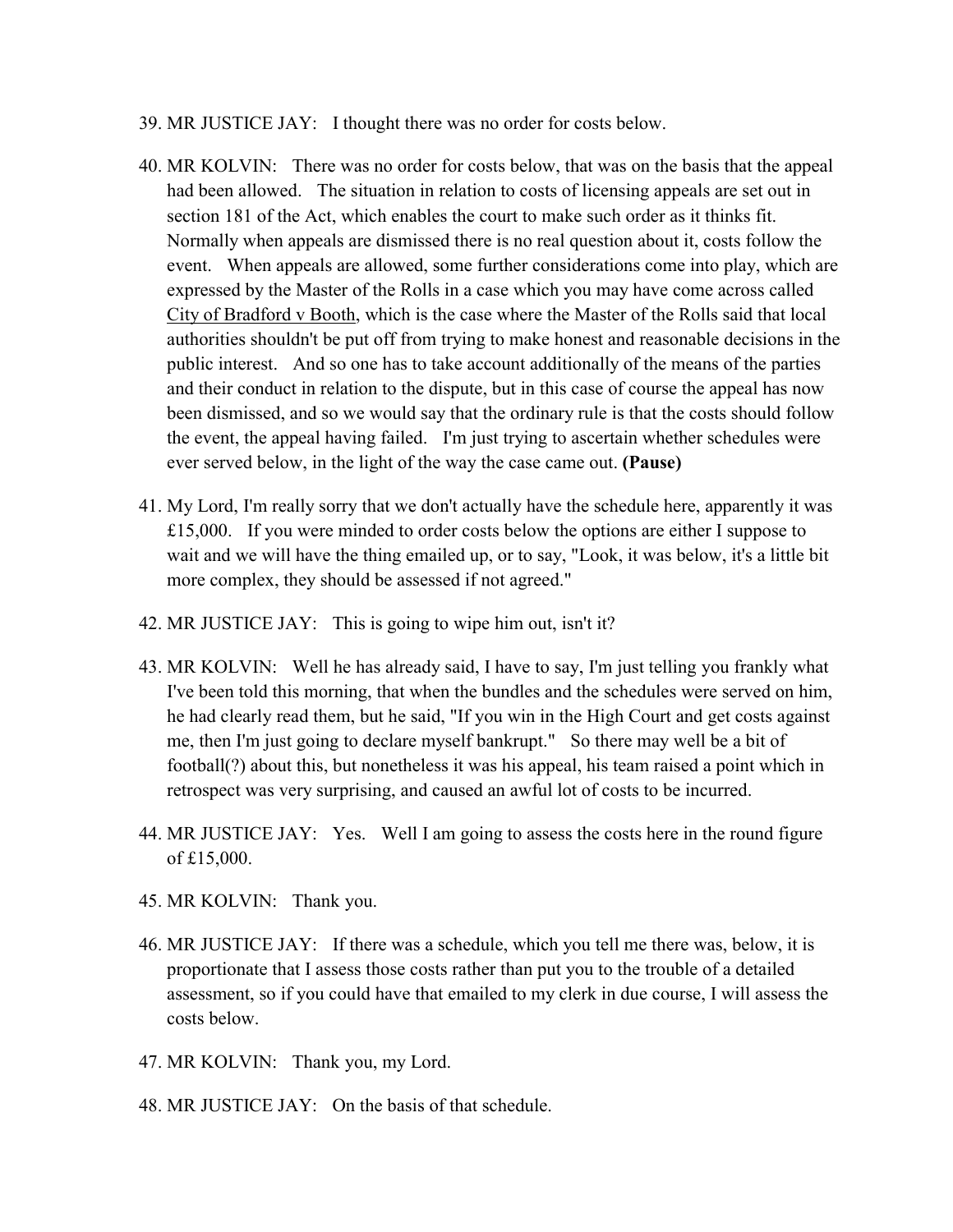- 49. MR KOLVIN: We're not trying to be too ambitious, but we would like to see what we can --
- 50. MR JUSTICE JAY: I'll take a broad brush approach to that.
- 51. MR KOLVIN: Thank you.
- 52. My Lord, the only other thing to mention is that this isn't the only case which is kicking around the east of England where licensing subcommittees are being urged to take no action because there has been no prosecution in these immigration cases. Although I appreciate that this is hardly stellar law making, it's an application of pretty well established legal principles to the facts, I'm asking whether my Lord would be minded to certify this so that we can adduce the authority in other cases, because it's a clear statement of the law that there doesn't need to have been a prosecution. So with the practice direction in mind, would my Lord be minded to --
- 53. MR JUSTICE JAY: Just remind me of the practice direction.
- 54. MR KOLVIN: Yes, can I hand it up?
- 55. MR JUSTICE JAY: Yes. **(Handed)**
- 56. MR KOLVIN: If Mr Hanif had come I wouldn't need to make the application. It's paragraph 6.1. The judgment has to clearly indicate that it purports to establish a new principle or extends the present law and that has to take the form of an express statement to that effect, and then 6.2 says what categories of judgment we're dealing with, which include applications attended by one party only.
- 57. So that's the situation we're in. In reality these judgments get around anyway, because we're dealing with administrative tribunals and not courts, but sometimes the point is taken, "Ah yes, but the court didn't certify".
- 58. MR JUSTICE JAY: But where's the new principle I've established?
- 59. MR KOLVIN: My Lord, what you have said clearly, which hasn't been said before, by dint of the fact that not many licensing cases reach the lofty heights of this building, is that there does not need to have been a prosecution in order for the crime to have --
- 60. MR JUSTICE JAY: Oh, I see. Well that's so obvious it almost goes without saying, that's why it hasn't been said before.
- 61. MR KOLVIN: My Lord, it was obvious to everyone except the district judge, the appellant and other licensees in the east of England.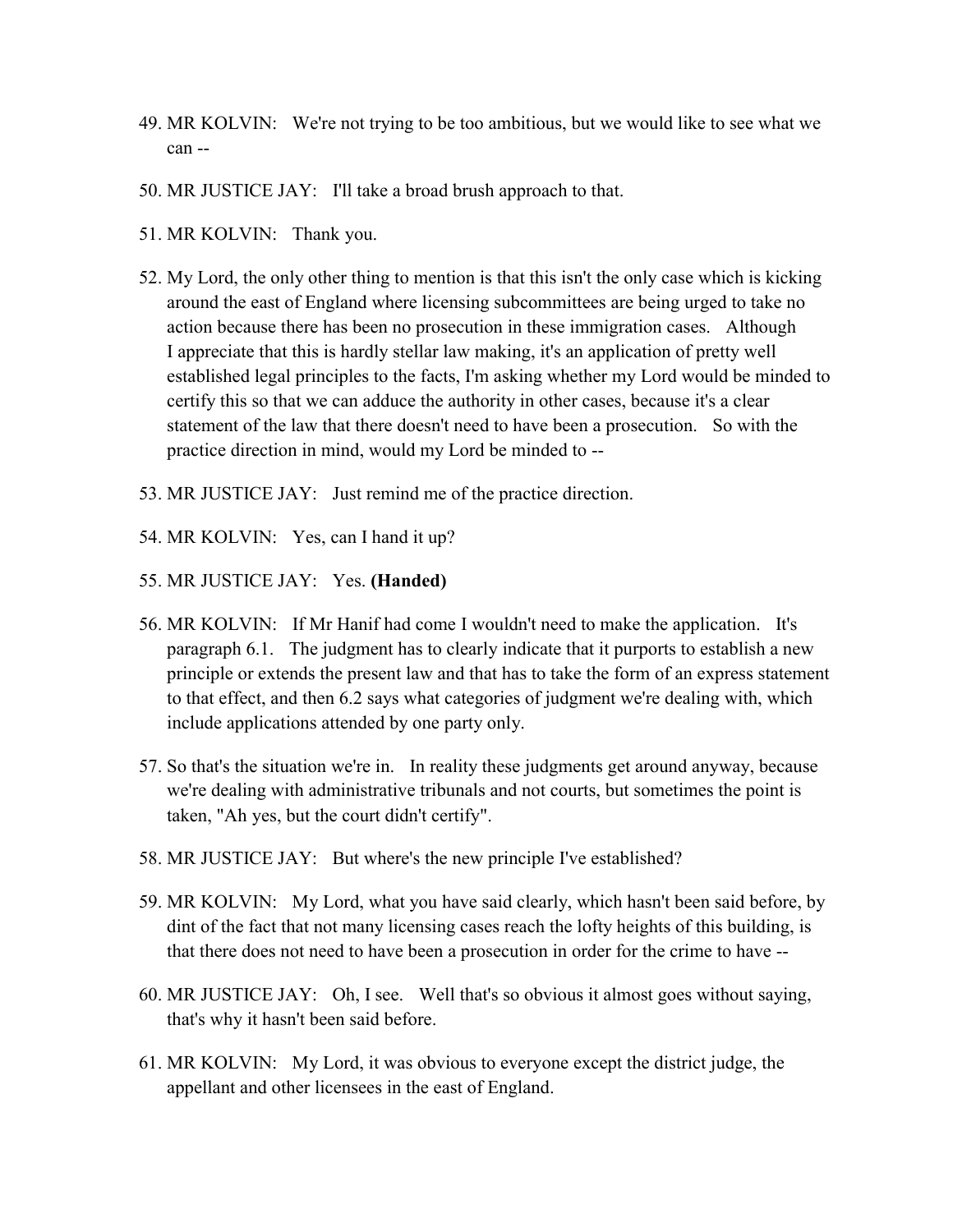- 62. MR JUSTICE JAY: Okay.
- 63. In terms of the logistics, if you want a copy of the judgment, don't you have to pay for it?
- 64. MR KOLVIN: We may have to, and we would be obviously very pleased to do so.
- 65. MR JUSTICE JAY: Because I'm not sure that all judgments are, in the Administrative Court, they're not all transcribed and published.
- 66. MR KOLVIN: That is correct, and I have no doubt that my client would be -- this isn't a matter about the costs of the judgment.
- 67. MR JUSTICE JAY: No, fortunately it doesn't cost that much. But I will give the certification. I have never been asked to do so before, I must confess.
- 68. MR KOLVIN: Yes.
- 69. MR JUSTICE JAY: Because these cases are referred to almost willy nilly, if they're available on Lawtel or wherever.
- 70. MR KOLVIN: Yes, they are.
- 71. MR JUSTICE JAY: Then they're just provided.
- 72. MR KOLVIN: They get into the textbooks and they --
- 73. MR JUSTICE JAY: No-one objects.
- 74. MR KOLVIN: Yes. It has happened once before, in relation to the meaning of the Court of Appeal judgment in Hope and Glory, and Lindblom J, as he then was, was asked repeatedly would he certify in relation to the meaning of Hope and Glory, which is an important test, and he was pretty engaged in the practice direction. But since then that judgment, there's always an argument in court about whether it can be cited or not. The difference between licensing and some other fields of law is that very few cases reach here, so when they do, the judgments of High Court judges are gold dust.
- 75. MR JUSTICE JAY: Yes, well I'm happy to make the certification.
- 76. MR KOLVIN: Thank you very much indeed.
- 77. MR JUSTICE JAY: We wouldn't want this point to be taken again successfully.

78. MR KOLVIN: No.